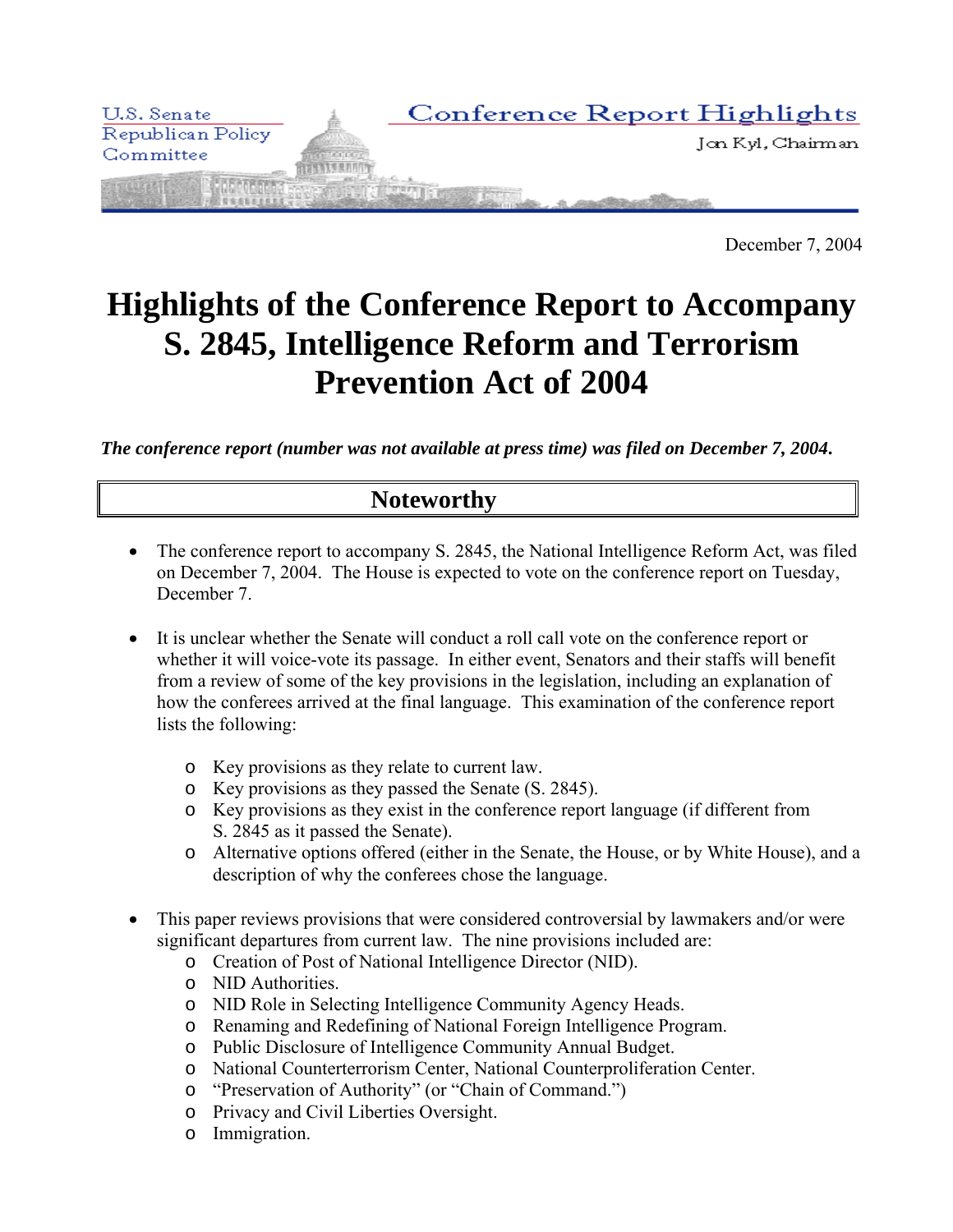# **Background**

The Intelligence Reform legislation was a direct result of the report issued by the 9/11 Commission in July 2004. The following are key events that occurred during the legislative process:

- From July-September 2004, dozens of congressional hearings were held to discuss the 9/11 Commission's report and to prepare legislation to reform the U.S. intelligence community.
- On August 2, President Bush called on Congress to pass legislation creating a NID.
- On August 27, President Bush issued four Executive Orders and two Homeland Security Presidential Directives initiating intelligence community and homeland security reforms.
- On September 8, the Administration submitted guidelines to Congress for intelligence community and homeland security reforms.
- On September 23, S. 2845 was introduced in the Senate by Senator Susan Collins (R-ME), Chairman of the Senate Governmental Affairs Committee.
- A total of 262 amendments were submitted to S. 2845. On October 6, the Senate passed S. 2845, 96-2, following 11 roll call votes.
- On September 24, H.R. 10 was introduced in the House by Speaker Dennis Hastert (R-IL).
- A total of 19 amendments were offered to H.R. 10. On October 8, the House passed H.R. 10, 282-134.
- On October 16, conferees were appointed: Senators Collins, Lott, DeWine, Roberts, Voinovich, Sununu, Coleman, Lieberman, Levin, Durbin, Rockefeller, Graham (FL), and Lautenberg, and Representatives Hoekstra, Dreier, Hyde, Hunter, Sensenbrenner, Harman, Menendez, and Skelton.
- On October 18, the White House sent a letter to conferees supporting enactment of the bill.
- On November 19, a bipartisan group of eight Senators sent a letter to the Senate Majority Leader and Minority Leader asking that, given the importance to U.S. national security of the reforms being considered and the fact that bill was significantly modified from the Senatepassed version, the Senate be afforded time to review the final conference report language before any procedural actions are taken.
- On November 20, conferees' negotiations halted.
- On December 6, several Members of Congress, including Representative Hunter, chairman of the House Armed Services Committee, who is a conferee, and Senate Armed Services Committee Chairman John Warner, hosted a news conference to announce that negotiators had come to an agreement on the "chain of command" language in the conference report.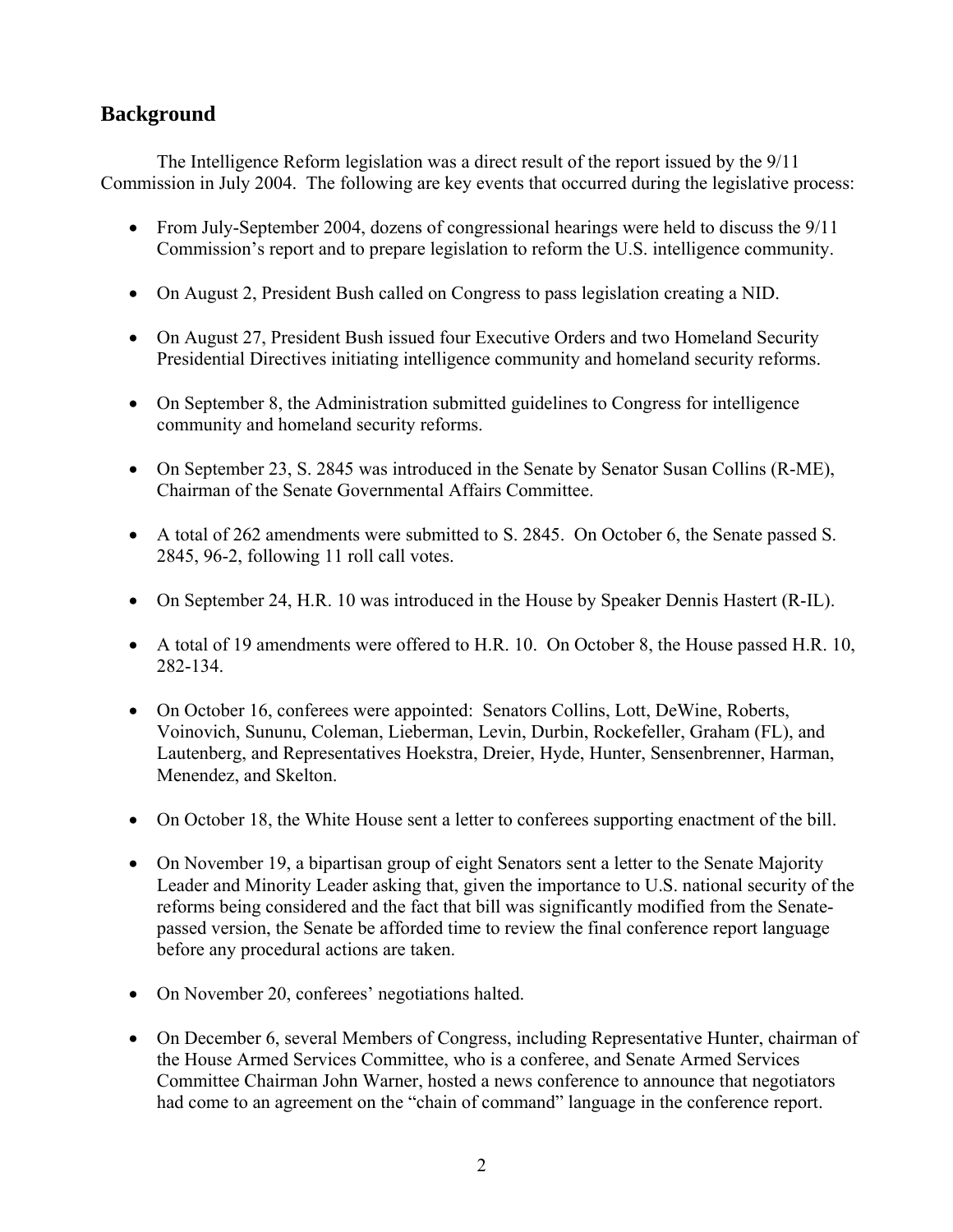# **Comparing Key Intelligence Reform Provisions Between Current Law, S. 2845, and Conference Report**

# **1. Creation of Post of National Intelligence Director (NID)**

#### **Current Law:**

- Director of Central Intelligence (DCI) serves as:
	- o Head of Intelligence Community;
	- o Head of the Central Intelligence Agency; and
	- o President's principal adviser on intelligence issues.

#### **Collins/Lieberman Bill (S. 2845):**

- Creates a new presidentially appointed, Senate-confirmed position of NID who will:
	- o Manage the U.S. intelligence community (which is composed of elements relating to "national" intelligence, i.e. pertaining to the interests of more than one department);
	- o Serve as the President's principal intelligence adviser;
	- o Head the National Intelligence Authority (NIA);
	- o Direct and oversee the National Intelligence Program (NIP); and
	- o Chair a cabinet-level Joint Intelligence Community Council (JICC).
- The NID is prohibited from simultaneously serving in any capacity in any other element of the intelligence community.
- NID will not be located in the Executive Office of the President, and, as of October 1, 2006, the Office of the NID may not be co-located with any other element of the intelligence community.

## **Conference Report Language:**

- Current language keeps the Senate-passed language largely intact. Modifications include:
	- o Changing the title of NID to Director of National Intelligence (DNI);
	- o Designating the DNI to oversee the coordination of relationships with the intelligence or security services of foreign governments or international organizations;
	- o Extending by two years the date (October 1, 2008) by which the Office of the DNI must not be co-located with any other intelligence community agency.

- During Senate floor debate, numerous Senators offered amendments (SA 3761 and 3767 to specify a term of service for the NID) to modify this provision.
- The Senate tabled SA 3761, and SA 3767 was withdrawn.
- The House bill had measures that were raised during the conference (see conference report language modifications above).
- The conferees decided to accept provisions and concepts from both bills. The conferees focused on the substance of the DNI's authorities rather than enumerating a variety of positions to serve the DNI. By focusing on a strong DNI, the conferees sought to ensure that the individuals and entities under the DNI have the authorities, either directly or by delegation, that they need to carry out their functions.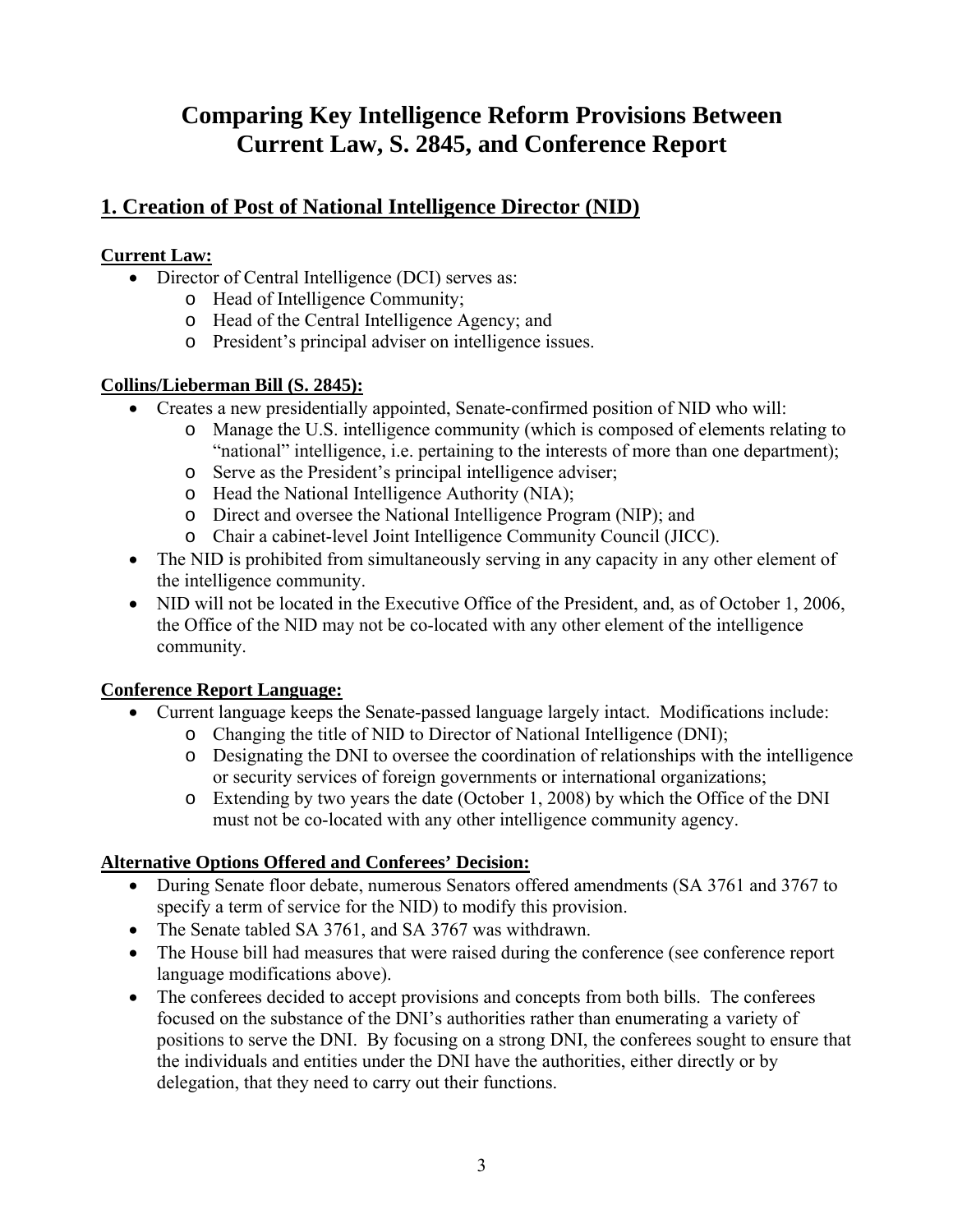# **2. NID Authorities**

#### **Current Law:**

• DCI has authorities to manage budget, personnel, acquisition, and collection priorities.

## **S. 2845:**

- Shall have access to all national intelligence collected anywhere in the executive branch, to the extent approved by the President;
- Establish intelligence collection, analysis, and dissemination priorities and requirements; shall provide advisory tasking on the collection of intelligence to elements of the government not part of the intelligence community; shall establish requirements and priorities for the collection of intelligence under FISA; shall create national intelligence centers to integrate intelligence capabilities; shall have significant influence in selecting intelligence community agency heads; shall set security, personnel, and information technology standards across the intelligence community; shall establish a National Intelligence Reserve Corps; shall protect sources and methods; and shall establish and maintain an effective, open-source information collection capability.
- NID shall manage and oversee the NIP, including executing funds, reprogramming funds, and transferring funds and personnel as appropriate.

#### *a*. *Budget and Appropriation*

- o Determine annual budget request for "national" intelligence community components;
- o Receive the National Intelligence Program (NIP) appropriation;
- o Manage the NIP budget and monitor intelligence community expenditures;
- o Participate in the development by the Secretary of Defense of the annual budgets for the military intelligence programs and activities not included in the NIP; and
- o Exercise parallel authority with the Secretary of Defense over major acquisitions funded through NIP monies.
- o Has milestone acquisition decision authority for items under NIP, except the NIP programs within the Department of Defense wherein the DNI will jointly exercise milestone decision authority with the Secretary of Defense or his designee.

## *b. Reprogramming*

- o Can transfer funds within NIP to activities that are of higher intelligence priority, subject to: approval of OMB Director, appropriate notification to Congress, and after consultation with the heads of affected agencies and departments. This transfer may not exceed applicable ceilings established in law.
- o NIP funds may not be reprogrammed by an element of the intelligence community without NID approval.
- o A department head shall consult with the NID before reprogramming non-NIP funds of departmental entities within the intelligence community.

## *c. Personnel Transfer*

- o Can transfer personnel within the NIP, including staffing the NCTC and national intelligence centers.
- o Shall consult with the heads of the departments before exercising budget and personnel authorities.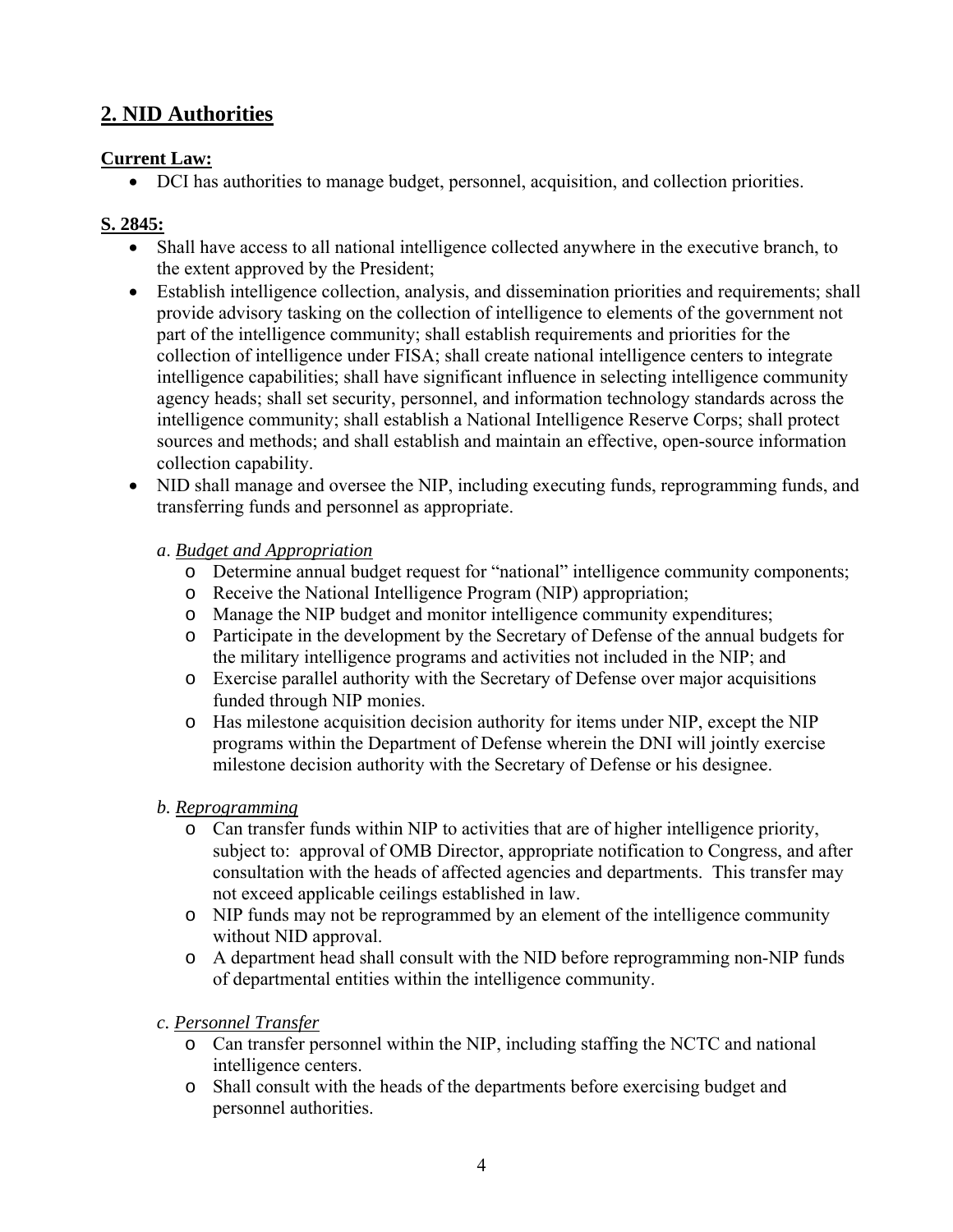#### **Conference Report Language:**

- Authorizes but does not require the DNI to create an Inspector General in the Office of the DNI.
- Requires the DNI to identify an individual to serve as an Ombudsman for the purpose of preserving analytic integrity.

#### *a. Budget and Appropriation*

- o DNI shall "develop and determine" an annual budget for the NIP based on budget proposals provided by heads of agencies and organizations of the intelligence community and their respective department heads. The heads of such agencies must provide all information the DNI requests for the purpose of determining the NIP budget.
- o DNI shall "ensure the effective execution" of the annual budget for intelligence and intelligence-related activities.
- o The OMB Director must apportion NIP funds at the "exclusive direction" of the DNI for allocation to the elements of the intelligence community.
- o The DNI is further responsible for managing NIP appropriations by "directing the allotment or allocation" of such appropriations through the heads of departments containing agencies or organizations of the intelligence community.
- o The DNI shall monitor the implementation and execution of the NIP by the heads of the elements of the intelligence community that manage NIP programs or activities.

#### *b. Reprogramming*

- o NIP funds may not be transferred or reprogrammed without approval of DNI, except in accordance with procedures prescribed by the DNI.
- o All transfers or reprogrammings by the DNI must be for a higher priority intelligence activity; must support an emergent need, improve program effectiveness, or increase efficiency; and may not involve funds from CIA Reserve for Contingencies or DNI Reserve for Contingencies.
- o With approval from OMB and after consulting with effected department heads, the DNI may transfer or reprogram NIP funds out of any department or agency as long as the amount in a single fiscal year is less than \$150 million, is less than 5% of the department's or agency's NIP funds, and does not terminate an acquisition program.

#### *c. Personnel Transfer*

- o In the fiscal year after the effective date of the Act, the DNI is authorized 500 new personnel billets within the Office of the DNI, and may, with the approval of the OMB Director, transfer 150 personnel funded within the NIP to the Office of the DNI for not more than two years.
- o For the first 12 months after a national intelligence center is created, the DNI may transfer 100 personnel authorized for elements of the intelligence community to that center. DNI must receive OMB Director approval and notify the appropriate Congressional committees.
- o Based on procedures developed between DNI and heads of departments or agencies of the intelligence community, and upon approval of the OMB Director, the DNI may transfer unlimited numbers of personnel authorized for an element of the intelligence community to another such element for a period of not more than two years. The DNI may only make such a transfer if the personnel are being transferred to an activity that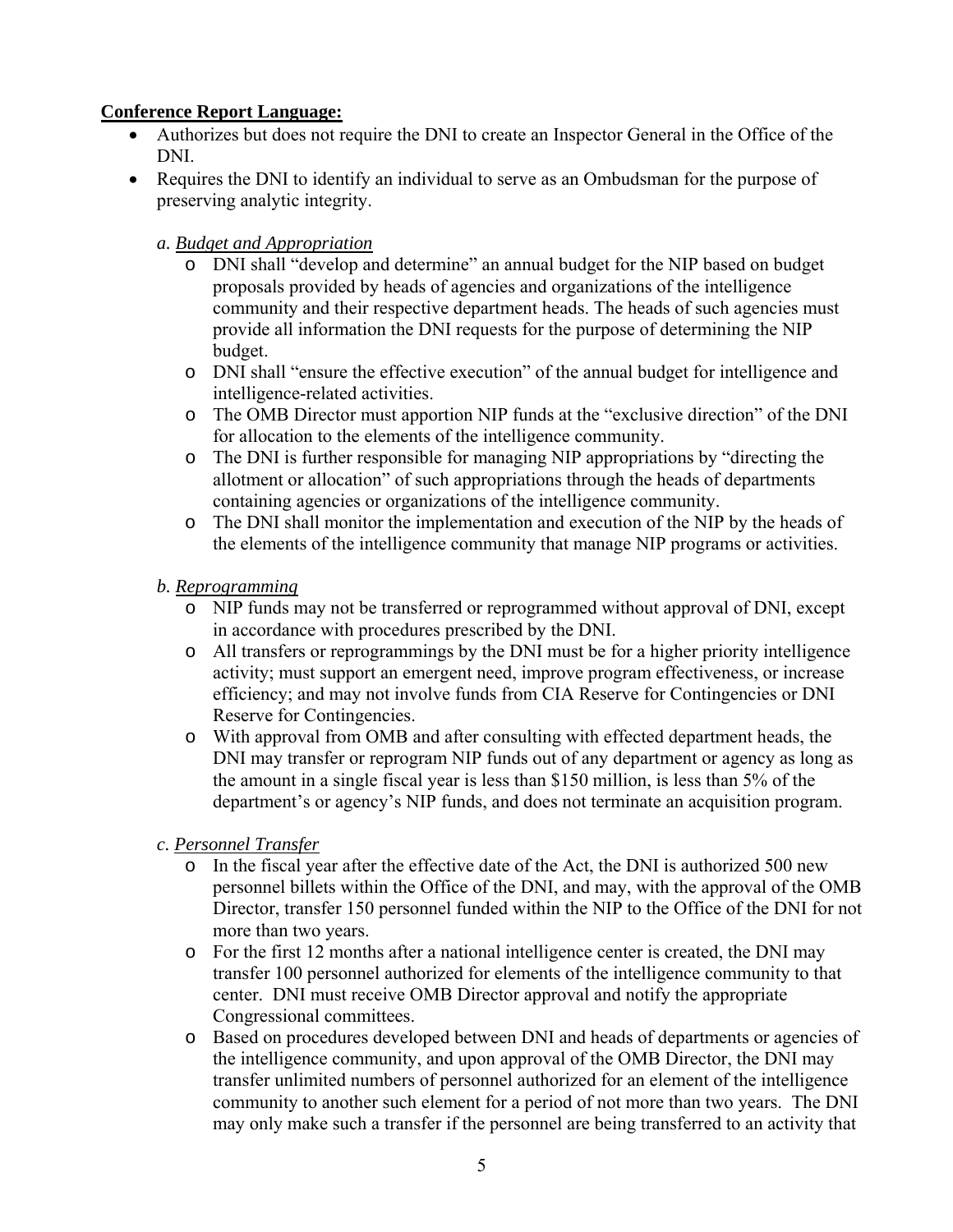is a higher priority intelligence activity, and the transfer supports an emergent need, improves program effectiveness, or increases efficiency.

#### **Alternative Options Offered and Conferees' Decision:**

#### *a. Budget and Appropriation*

- o During Senate floor debate, Senator Roberts offered an amendment (SA 3741) to permit the NID to modify NIP budgets before their approval and submittal to the President.
	- SA 3741 was withdrawn by Senator Roberts.
- o Senator Roberts offered an amendment (SA 3742) to preserve a requirement in Section 504 of the National Security Act of 1947 that states funds appropriated for an intelligence activity must also be specifically authorized before being obligated or expended.
	- SA 3742 was agreed to in the Senate by a vote of 98-0.
- o The House did have a similar section related to budget and appropriation.
- o The issue was raised during the conference.
- o The conferees decided to modify the Senate-passed provision because they agreed that NIP appropriation process should be classified, which requires continuing the current process of channeling the NIP appropriation through DoD's and other department comptrollers. The conferees agreed to have OMB apportion the NIP funds at the DNI's exclusive direction. The conferees also agreed upon a series of protections to ensure that department comptrollers allot, allocate, transfer, and reprogram funds in accordance with the DNI's direction and cannot "tax" NIP funds arbitrarily.

#### *b. Reprogramming*

- o During Senate floor debate, Senator Roberts offered an amendment (SA 3744) to clarify the limitation on the transfer of funds and personnel.
	- SA 3744 was withdrawn by Senator Roberts.
- o The House did have a similar section related to reprogramming.
- o The issue was raised during the conference.
- o The conferees decided to modify the Senate-passed provision to provide the DNI the authority to reprogram or transfer funds up to \$150 million without the affected department head's concurrence. The conferees thus removed from current law the affected department head's ability to veto the reprogramming or transfer of funds. The House conferees agreed to modify the provision in H.R. 10 that a reprogramming/transfer may not terminate any program because they recognized that this is a vague limitation that could have prevented any reprogramming or transfer. Also, the DNI may reprogram/transfer unlimited funds with the concurrence of the affected department head.
- *c. Personnel Transfer*
	- o During Senate floor debate, Senator Roberts offered an amendment (SA 3744) to clarify the limitation on the transfer of funds and personnel.
		- SA 3744 was withdrawn by Senator Roberts.
	- o Senator Levin offered an amendment (SA 3809) to exempt military personnel from certain personnel transfer authorities.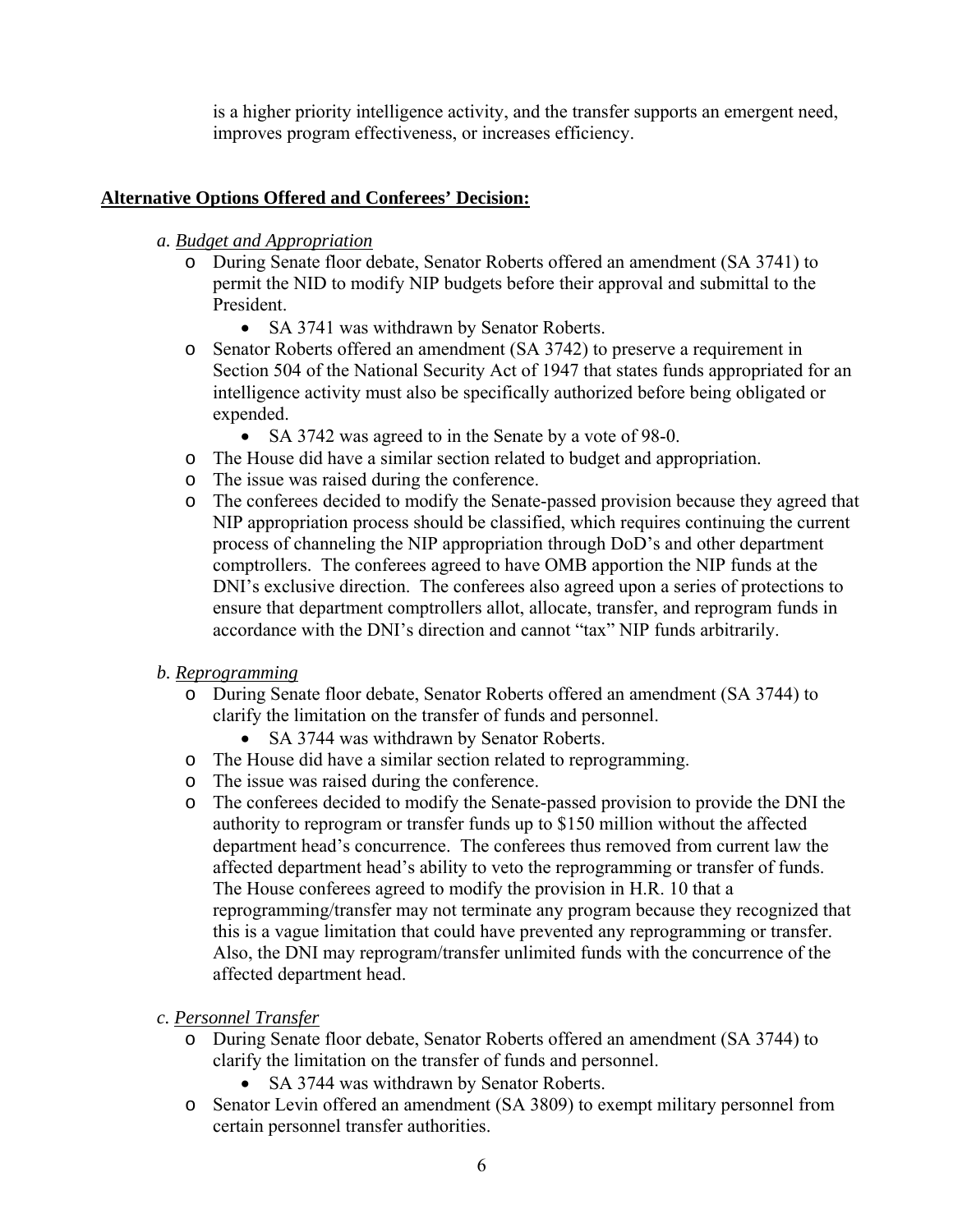- SA 3809 was agreed to in the Senate by voice vote.
- o The House did have a similar section related to personnel transfer.
- o The issue was raised during the conference.
- o The conferees reached a compromise by differentiating between the DNI's initial startup personnel needs and DNI's personnel needs after start-up. The DNI has the authority to transfer personnel to meet the DNI's most important post-start-up need, namely the establishment of new national intelligence centers. In addition, the DNI's authority to determine the NIP budget gives the DNI sufficient authority to move personnel over the long term. The conferees thus removed from current law the affected department head's ability to veto the transfer of personnel. Also, the DNI may transfer unlimited personnel in the short-term pursuant to procedures agreed upon between the DNI and affected department heads.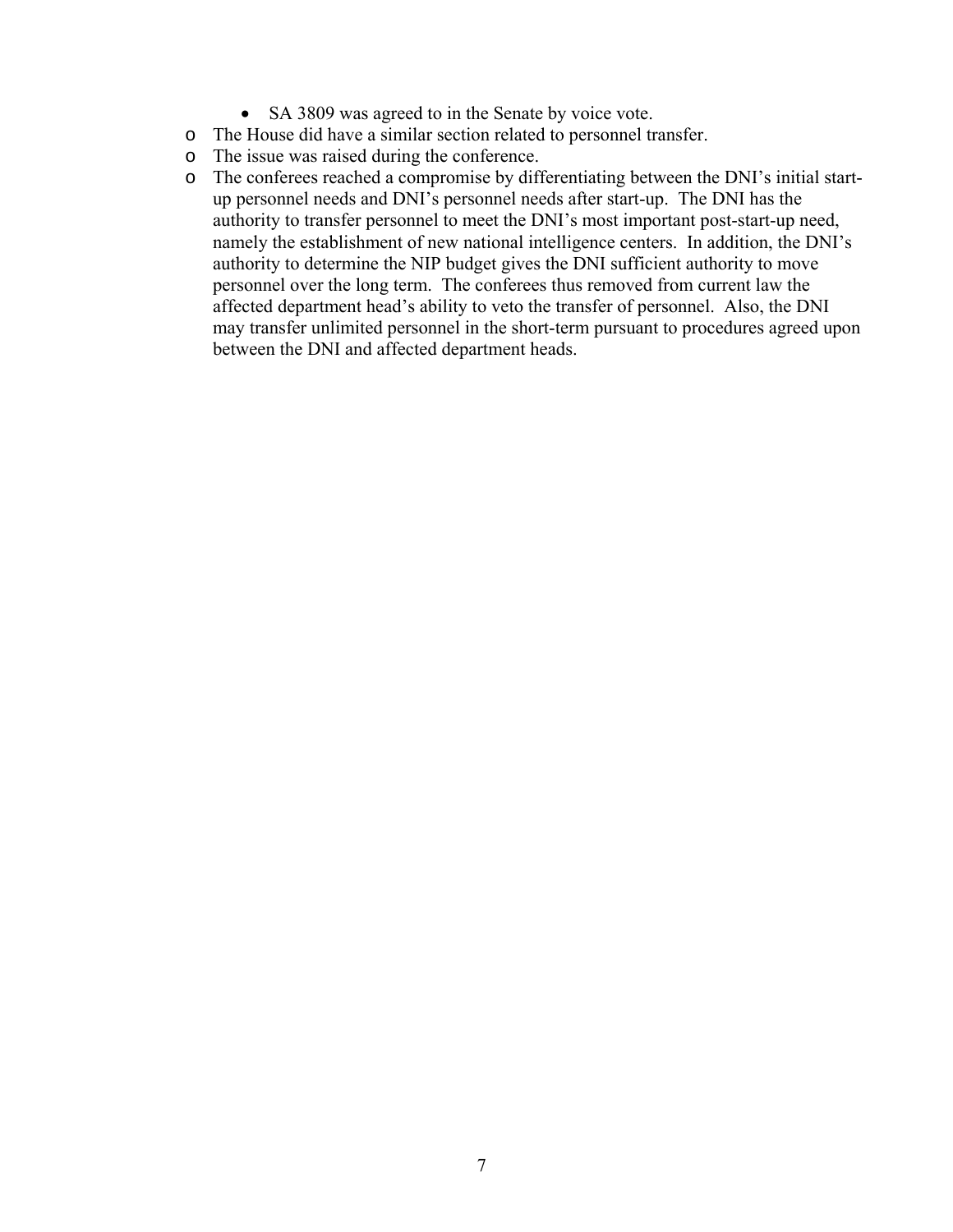# **3. Role in Selecting Intelligence Community Agency Heads**

#### **Current Law:**

• DCI "concurs" for NSA, NRO, NGA; DCI "consults" for DIA and intelligence elements at State, Energy, and FBI.

## **S. 2845:**

- NID "recommends" nominees for CIA Director and Principal Deputy NID (as well as other senior officials in the Office of the NID);
- NID "recommends with Secretary of Defense's concurrence" for NSA, NRO, NGA. If the Defense Secretary does not concur in the recommendation, the NID may still make the recommendation, but must include with the recommendation a statement that the Secretary does not concur; and
- NID "concurs" for Undersecretary of Defense for Intelligence, and intelligence elements at the Department of Homeland Security, DIA, and FBI. If the NID does not concur, the secretary or agency head may still appoint or recommend the official for appointment, but must notify the President of the lack of concurrence.
- NID may recommend any official covered by Section 117 (of S. 2845) to the President or head of the appropriate department or agency. However, the NID must seek the concurrence of the head of the affected department or agency. If there is no concurrence, the NID may still make the recommendation, but must notify the President of the lack of concurrence.

#### **Conference Report Language:**

- Current language maintains the essence of the Senate-passed language. Modifications include:
	- o DNI has the right to concur in the appointment or the recommendation for nomination of heads of NSA, NRO, and NGA; the Assistant Secretary of State for INR; the Director of the Offices of Intelligence and Counterintelligence at the Department of Energy; the Assistant Secretary for Intelligence and Analysis at the Department of the Treasury; the Executive Assistant Director for Intelligence at FBI; and the Assistant Secretary of Homeland Security for Information Analysis.
	- o DNI must be consulted for appointments or recommendations for the Director of DIA and the Assistant Commandant of the Coast Guard for Intelligence.

- During Senate floor debate, Senator Warner offered an amendment (SA 3877) to S. 2845 to modify the role of the NID in the appointment of U.S. intelligence officials.
- The Senate accepted SA 3877 by voice vote.
- The House did have a similar measure (H.R. 10, sections 1014 and 1011) that Secretary of Defense shall obtain NID concurrence in appointing or recommending nominees for the director of NSA, NRO, and NGA.
- The issue was raised during the conference.
- The conferees decided to modify the Senate-passed provision to give the DNI a say over more appointments within the intelligence community. The Conferees also decided that DIA's purpose to supply DoD's specific intelligence needs merits the Secretary of Defense having the lead role in the selection of the DIA director.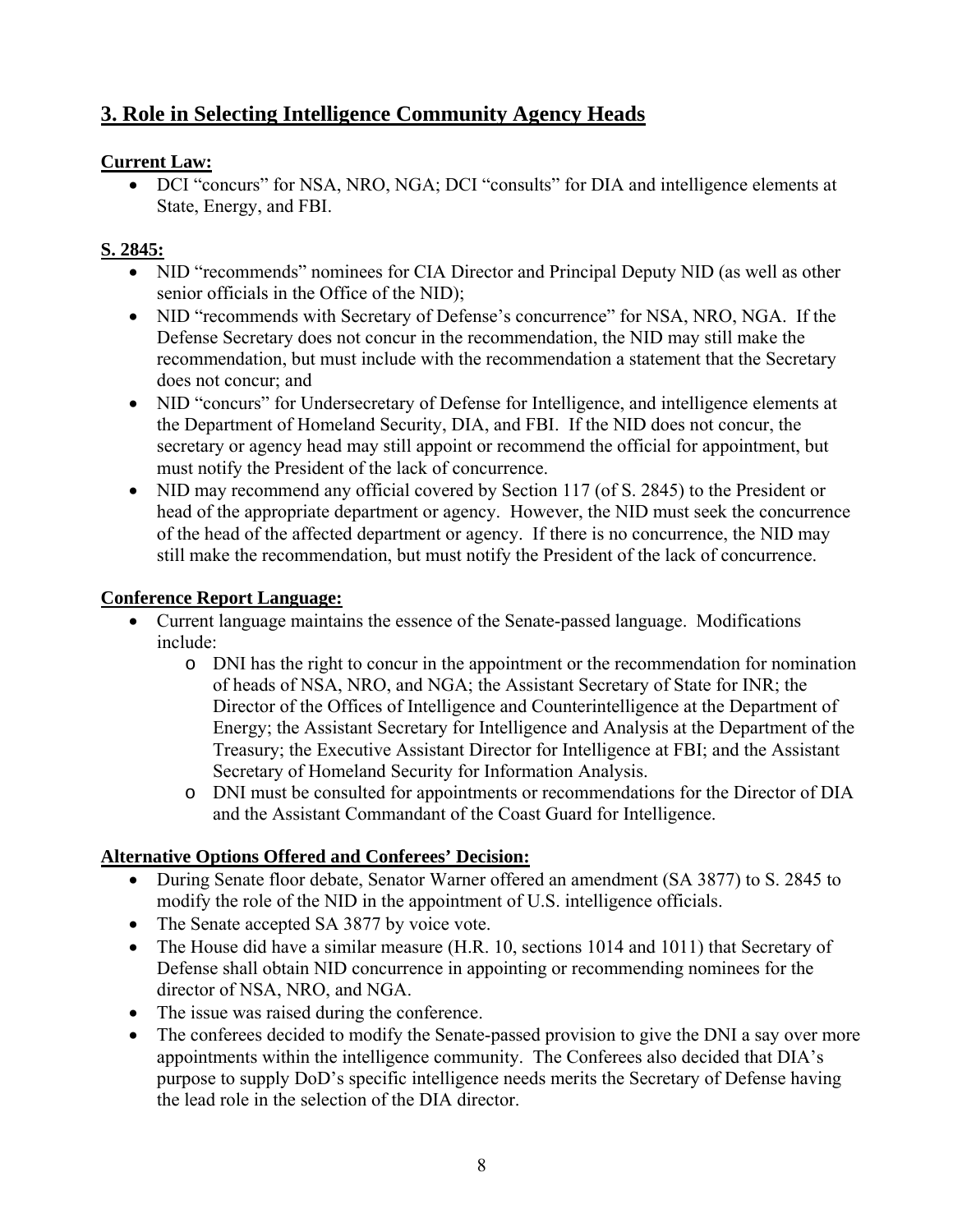# **4. Renaming National Foreign Intelligence Program (NFIP)/National Intelligence Program**

## **Current Law:**

• NFIP includes all intelligence community programs except JMIP and TIARA, which principally serve joint or tactical military needs.

## **S. 2845:**

- The bill renames the NFIP to be the NIP.
- NIP will include at least: CIA, NSA, NGA, NRO, the FBI's Office of Intelligence, and the Department of Homeland Security's Information Analysis function, unless the NID and the head of a department agree otherwise.
- NIP will not include Defense Department intelligence assets that principally serve joint or tactical military needs, or State, Energy, and Treasury Departments' intelligence activities.

## **Conference Report Language**:

• Current language renames the NFIP as the NIP, and preserves current law's definition of the NFIP.

- During Senate floor debate, Senator Warner offered amendments related to the provision (SA 3874 and SA 3875).
	- o SA 3874 would have required all programs, projects, and activities within JMIP and TIARA to remain within JMIP and TIARA until a thorough review of the programs was completed. The Secretary of Defense and NID would have had to agree before a program could be removed from JMIP or TIARA.
	- o SA 3875 clarifies that JMIP and TIARA remain DoD's responsibility.
- The Senate accepted SA 3875 by unanimous consent. SA 3874 was ruled non-germane by the Chair.
- The House did not have a similar measure.
- The issue was raised during the conference.
- The conferees contended that the current definition of the NFIP (renamed NIP) is sufficiently broad to include the relevant parts of the intelligence community. The current definition of the NFIP also allows annual adjustments in the NFIP's composition during the annual budget and appropriation process. Congressional appropriations committees have previously called for greater rationalization in order to avoid NSA and NGA being split internally between NFIP and non-NFIP budget accounts.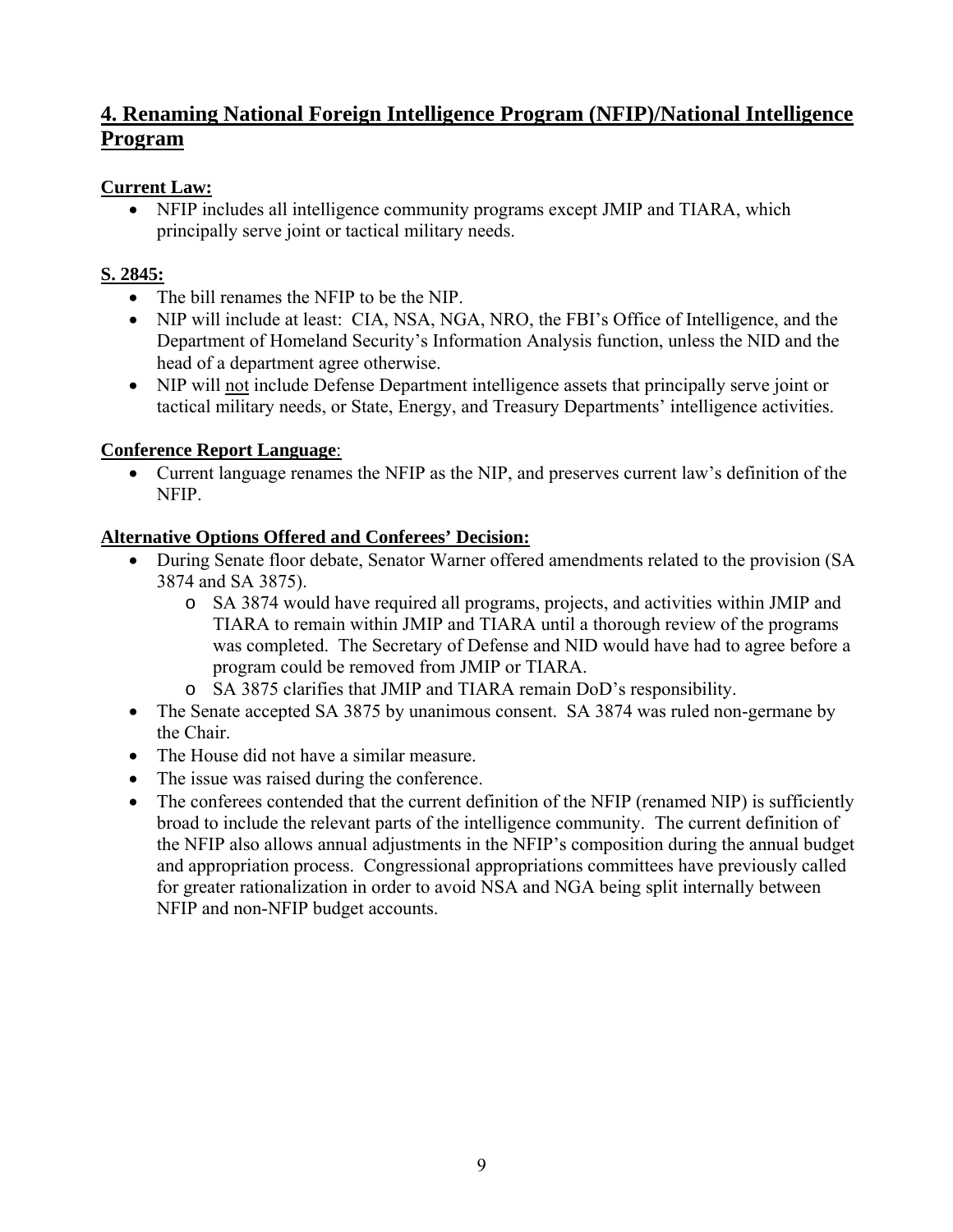# **5. Public Disclosure of Intelligence Community Annual Budget**

#### **Current Law:**

• The President *may* disclose any portion of the intelligence community's budget.

## **S. 2845:**

• The President *must* disclose annually the top-line aggregate budget figure.

## **Conference Report Language:**

• The mandatory public disclosure provision of the intelligence community's annual top-line aggregate budget figures was struck from current conference report language.

- During Senate floor debate, Senator Stevens offered an amendment (SA 3903) that would have required the NID to conduct a study to assess the advisability of disclosing to the public the aggregate amount of appropriations requested for the NIP.
- The Senate voted to table the amendment by a vote of 55-37.
- The House did not have a similar measure.
- The issue was raised during the conference.
- The conferees decided to reject the Senate-passed disclosure provision because the House and the White House strongly opposed declassification of the appropriation.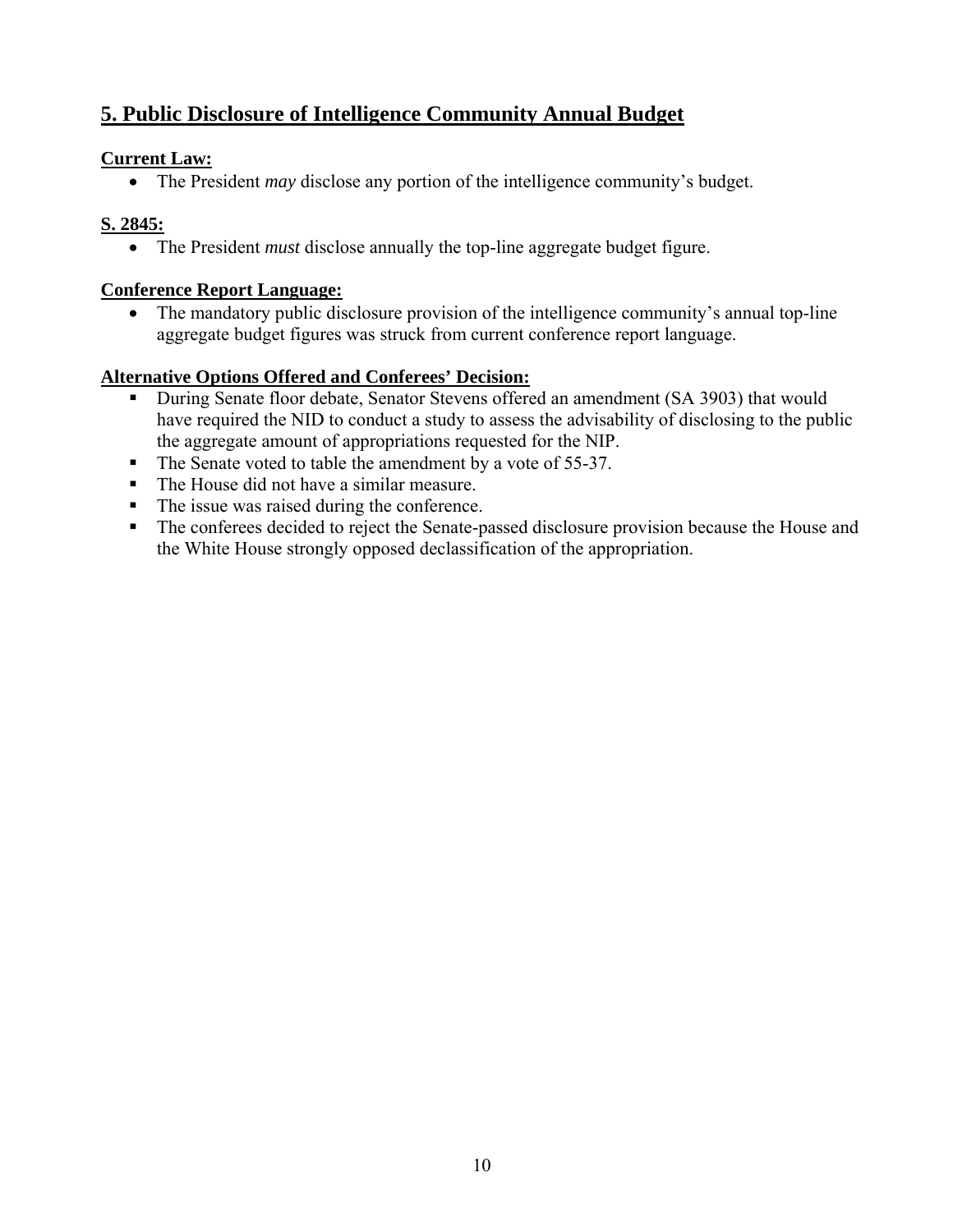# **6. National Counterterrorism Center (NCTC) and National Counterproliferation Center (NCPC)**

## **Current Law:**

• No statutory counterterrorism center exists, but the interagency Terrorist Threat Integration Center (TTIC) and the CIA's Counterterrorism Center (CTC) perform related functions. No statutory counterproliferation center exists.

## **S. 2845:**

- Creates a statutory national intelligence center within the NIA to coordinate U.S. intelligence operations against terrorism. The NCTC will have the following components:
	- o Directorate of Intelligence (to integrate intelligence capabilities against terrorism).
	- o Directorate of Planning (to develop interagency counterterrorism plans, assign agencies' responsibilities, and monitor implementation. Will concentrate on developing joint counterterrorism plans, but does not have authority to direct operations by agencies in the Executive Branch, nor is it part of the military chain of command).
- Creates a NCTC Director with the following characteristics:
	- o Senate-confirmed position with the equivalency of a Deputy Secretary;
	- o Reports to NID regarding activities of the Directorate of Intelligence, and to the President and NID regarding activities of the Directorate of Planning;
	- o Cannot serve simultaneously in any other capacity in the intelligence community; and
	- o Has concurrence authority with regard to various director-level appointments in the intelligence community with offices related to counterterrorism operations.
- Creates a statutory national intelligence center, a national counterproliferation center (NCPC), within the NIA to coordinate U.S. counter-WMD proliferation operations.
- The NCPC will develop, direct, and coordinate U.S. efforts and activities to interdict weapons of mass destruction, related materials and technologies, and their delivery systems to terrorists, terrorist organizations, other non-state/state actors of concern; and
- The NCPC will have similar functions and responsibilities (as the NCTC albeit for counterproliferation) for the NCPC Director, Directorate of Intelligence, and Directorate of Planning.

## **Conference Report Language:**

- Report language keeps Senate-passed language regarding the NCTC largely intact. Modifications include:
	- o Establishes NCTC in the Office of the DNI.
	- o NCTC Director is Senate-confirmed and may not serve simultaneously as head of any other intelligence community agency.
	- o NCTC Director reports to DNI on budget and intelligence matters, but to President on the planning and progress of joint counterterrorism operations (other than intelligence operations).
	- o The NCTC will conduct "strategic operational planning," which is defined to include the mission, the objectives to be achieved, the tasks to be performed, interagency coordination of operational activities, and the assignment of roles and responsibilities.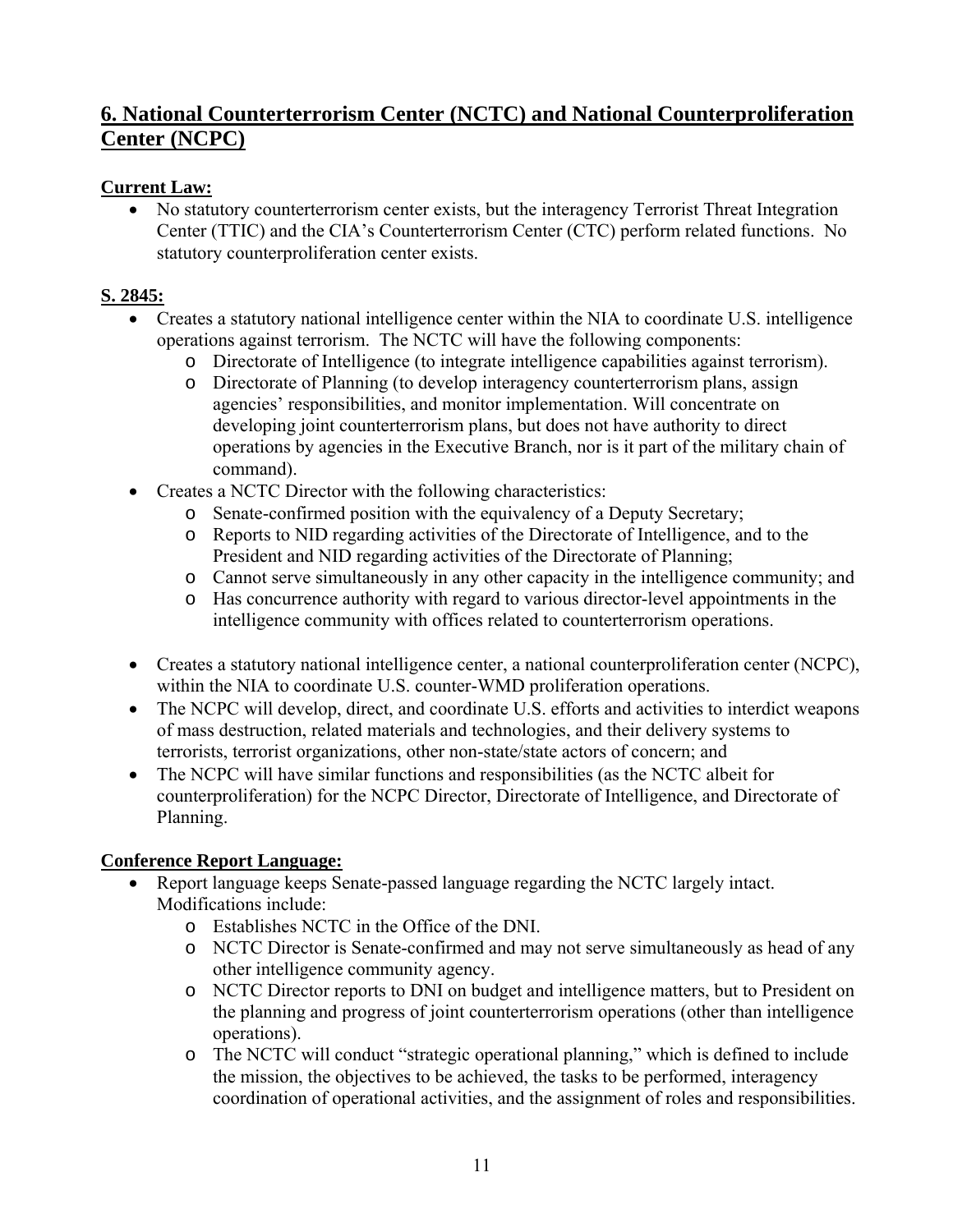- o The NCTC Director shall monitor the implementation of strategic operational plans and shall obtain relevant information from departments and agencies on the progress of such entities in implementing the plans.
- Report language modifies the Senate-passed language regarding the NCPC, specifically by stating that the President shall establish a NCPC no later than 18 months after the date of enactment. However, the President may waive this requirement if the President determines (through a written notification to Congress) that it does not materially improve the government's ability to halt WMD proliferation.

- During Senate floor debate, Senator Roberts offered an amendment (SA 3750) to "clarify the responsibilities of the Directorate of Intelligence of the National Counterterrorism Center for information-sharing and intelligence analysis."
	- o SA 3750 was withdrawn by Senator Roberts.
- Senator Stevens offered an amendment (SA 3826) to "clarify the NCTC Director's role in advising the President and the National Intelligence Director."
	- o SA 3826 was passed by voice vote.
- Senator Snowe offered an amendment (SA 3912) to "require an evaluation of the effectiveness of the National Counterterrorism Center."
	- o SA 3912 was agreed to by unanimous consent.
- Senator Bingaman offered an amendment (SA 3771) to "authorize employees of Federally Funded Research and Development Centers and certain employees of the DoE national laboratories to be eligible for the staff of the NCTC and the national intelligence centers.
	- o SA 3771 was agreed to by unanimous consent.
- Senator Frist offered an amendment (SA 3895) to create the National Counterproliferation Center.
	- o SA 3895 was agreed to by unanimous consent.
- The House did include a measure to create the NCTC. It did not include a measure to create the NCPC.
- The issue was raised during the conference.
- The conferees decided to accept the Senate-passed provisions concerning the stature of the NCTC director (Senate-confirmed and reporting to the President concerning operational planning) and the definition of operational planning, as these two issues are most critical to the NCTC fulfilling the 9/11 Commission's vision of coordinating counterterrorism strategy and operations across the executive branch. The House conferees accepted S. 2845's provision creating an NCPC, with modifications, due to the challenge that counterproliferation poses for executive branch-wide coordination of strategy and operations.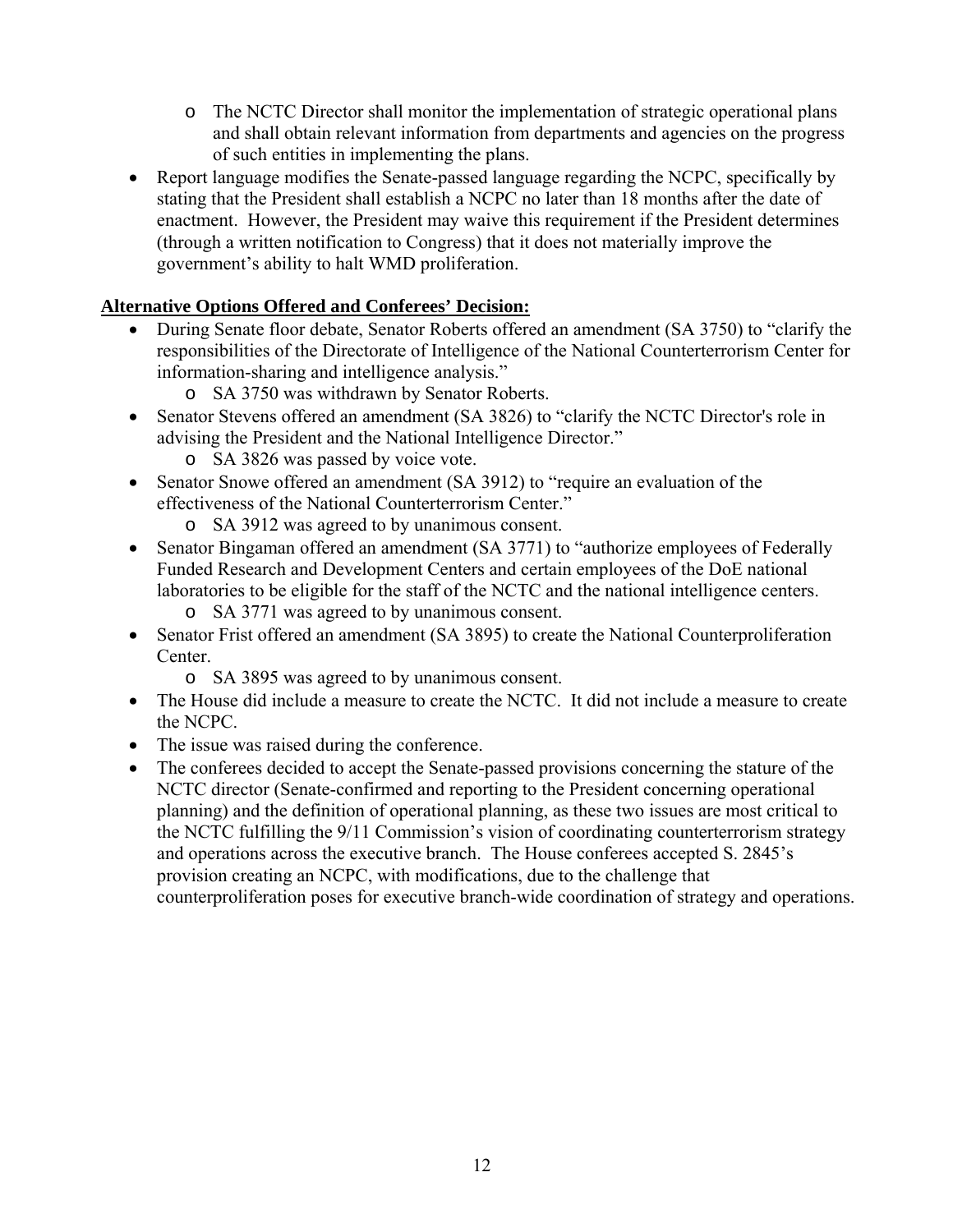# **7. "Preservation of Authority"**

## **S. 2845:**

• No provision regarding this issue existed in the Senate-passed bill.

## **Conference Report Language:**

- "The President shall issue guidelines to ensure the effective implementation and execution within the executive branch of the authorities granted to the Director of National Intelligence by this title and the amendments made by this title, in a manner that respects and does not abrogate the statutory responsibilities of the heads of the departments of the United States Government concerning such departments, including, but not limited to" (1) the Director of the OMB and (2) the authority of the principal officers of the executive departments as heads of their respective departments, including, but not limited to, under
	- o Section 199 of the Revised Statutes (22 USC 2651);
	- o Title II of the Department of Energy Organization Act (42 USC 7131et seq.);
	- o The State Department Basic Authorities Act of 1956;
	- o Section 102(a) of the Homeland Security Act of 2002 (6 USC 112 (a)); and
	- o Sections 301 of title 5, 113(b) and 162(b) of title 10 [U.S. Armed Forces], 503 of title 28, and 301(b) of title 31, United States Code.

- During Senate floor debate, Senator Warner offered an amendment (SA 3876) that would have preserved the authority and accountability (i.e., chain of command) of the Director of the OMB and the principal officers of the executive departments as heads of their respective departments in the implementation of intelligence reform.
- Floor managers did not accept Senator Warner's language and insisted on inserting a clause, "except as amended by this Act." The amendment was withdrawn because an agreement could not be reached.
- The House did not include language on this provision.
- In an October 18 letter to conferees, the White House requested that the conferees insert "preservation of authority and accountability language" into the conference report because such language "is essential to preserve in the heads of the executive departments the unity of authority over, and accountability for the performance of, those departments (including accountability for implementing the NID's statutory-based guidance).
- The language originally inserted stated that, within 120 days of the appointment of the DNI and on an ongoing basis, the President shall issue guidelines to ensure effective implementation of the authorities provided to the DNI by this title and the amendments made to this title in a manner that maintains, consistent with the provisions of this Act, the statutory responsibilities of the Director of OMB and the heads of executive branch departments.
- During the conference, Rep. Hunter raised concerns, and this provision remained one of the unresolved issues preventing final action on the conference report.
	- o Chairman Hunter's principal objection was to the phrase, "consistent with the provisions of this Act," which he argued undermined the military chain of command by inserting the DNI between the Secretary of Defense and battlefield commanders.
	- o Senate conferees contended that they built safeguards into the conference agreement to ensure that the role of the DNI did not interfere with warfighting.
- On December 6, the White House and conferees, including Rep. Hunter, agreed on compromise language to this provision (see above).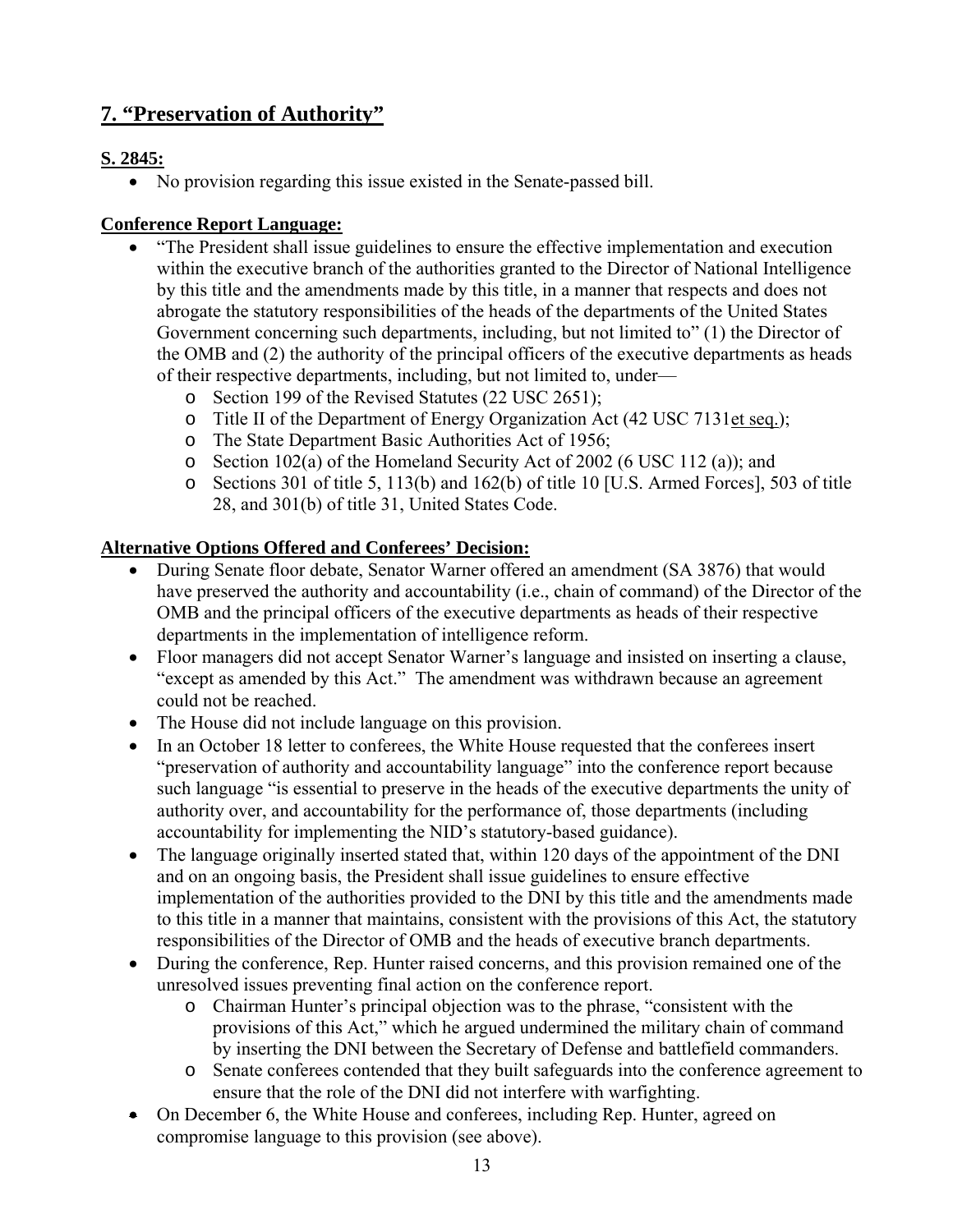# **8. Privacy and Civil Liberties Oversight Provisions**

#### **Current Law:**

- There is currently no statutory requirement for a privacy and civil liberties oversight board; however, in response to the recommendation of the 9/11 Commission, the President established through Executive Order on August 27 the President's Board on Safeguarding Americans' Civil Liberties.
- With regard to privacy and civil liberties officers, there also are no statutory requirements for the intelligence community or executive branch, except the Homeland Security Act of 2002 created a Privacy Officer and an Officer for Civil Rights and Civil Liberties within the Department of Homeland Security. In addition, in some other cases, such posts exist, or an Inspector General fills the role.

#### **S. 2845:**

- Establishes new oversight officers, bodies, functions, and authorities within the National Intelligence Authority, the Executive Office of the President, and the federal government, to ensure that civil liberties are protected in the conduct of the War on Terror. Specifically, this provision does the following:
	- o Creates within the National Intelligence Authority an Officer for Civil Rights and Civil Liberties, a Privacy Officer, and an Inspector General (with some privacy oversight responsibilities).
	- o Creates within the Executive Office of the President a Privacy and Civil Liberties Oversight Board with extensive authorities: subpoena authority (private); authority to compel Executive Branch compliance with Board requests; five members appointed by the President, by and with the advice and consent of the Senate, for fixed six-year terms (members of the Board do not serve at the pleasure of the President); requirement that the Board be politically diverse; and public reporting requirements.
	- o Requires that certain federal departments and agencies designate Privacy and Civil Liberties Officers (not less than one senior officer). Included are the Departments of Justice, Defense, State, Treasury, Health and Human Services, and Homeland Security, the National Intelligence Authority, the Central Intelligence Agency, and any other department, agency, or element of the Executive Branch designated by the Privacy and Civil Liberties Oversight Board to be appropriate for coverage.

#### **Conference Report Language:**

- Conference report language modifies the Senate-passed bill. Modifications include:
	- o Creates one Civil Liberties Protection Officer within the Office of the National Intelligence Director.
	- o Creates a Privacy and Civil Liberties Oversight Board in the Executive Office of the President with the following characteristics:
		- ─ Composed of five members, but only two (Chairman and Vice Chairman) are Senate confirmed.
		- ─ No political diversity requirement for Board membership.
		- ─ Board members serve at the pleasure of the President with no fixed terms.

─ No subpoena authority over private individuals. Instead, if an individual does not comply with a Board request, the Board is authorized to notify the Attorney General. The Attorney General shall then provide an opportunity to explain why the request has not been complied with, and the Attorney General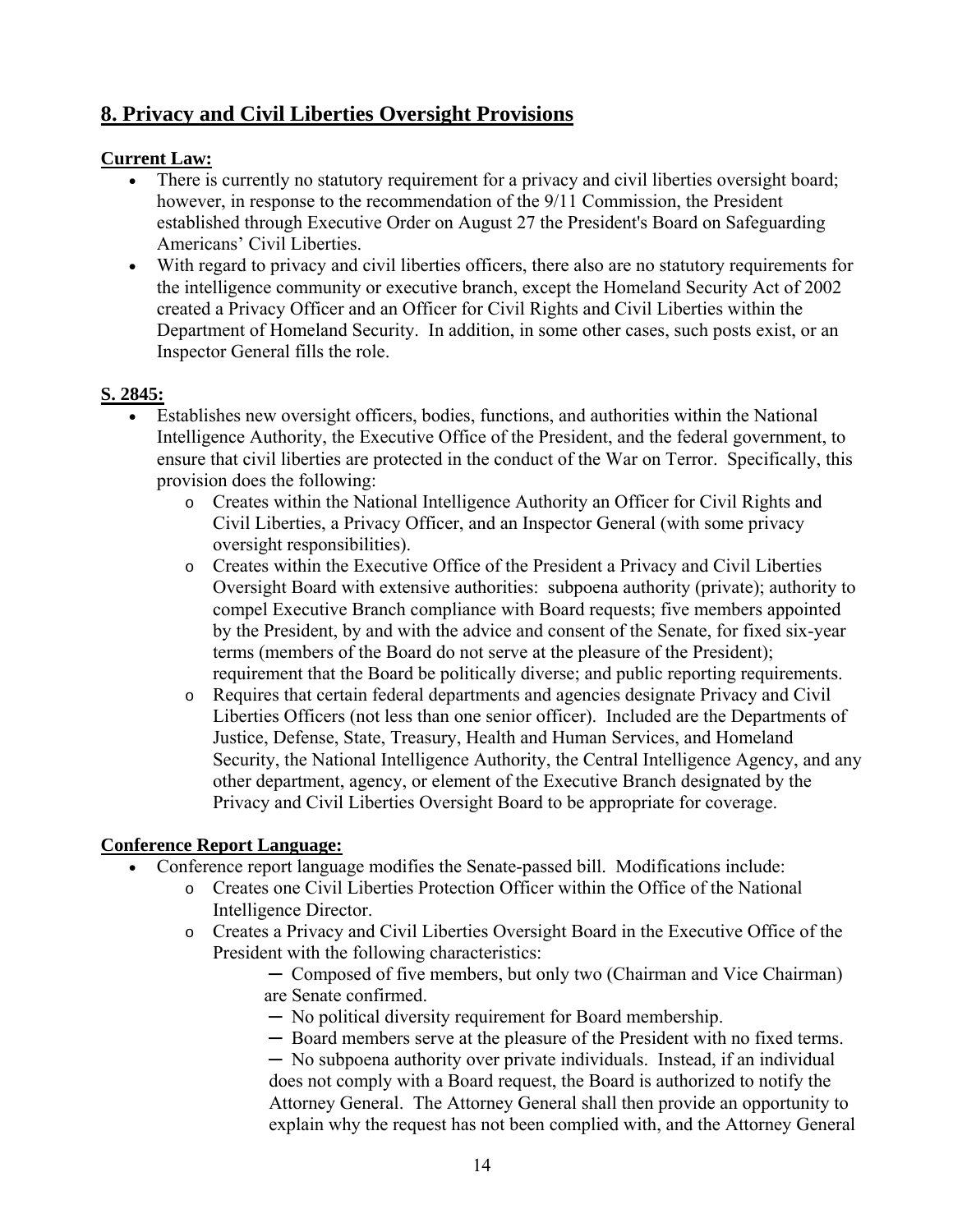"may take such steps as appropriate to ensure compliance" with the Board's requests.

─ Executive Branch department heads are required to ensure compliance with Board requests for information such as testimony or documents from any agency or government employee; however, there is a national security waiver that can be exercised either by the National Intelligence Director (to protect national security) or by the Attorney General (to protect sensitive law enforcement or counterterrorism information or operations).

─ Annual report to Congress required (unclassified to the greatest extent).

o Sense of Congress that each department or agency with law enforcement or antiterrorism functions should designate a privacy and civil liberties officer.

- During Senate floor debate, Senators Kyl, Harkin, Leahy, Durbin, Collins, and Sarbanes offered amendments:
	- ─ SA 3801 to modify privacy and civil liberties oversight.
	- ─ SA 3821 to modify functions of the Board.
	- ─ SA 3916 to strengthen civil liberty protections.
	- ─ SA 3923 to balance privacy and civil liberties.
	- ─ SA 3957 to provide for revisions to privacy and civil liberties protections.
	- ─ SA 3760 to provide for certain information in Board reports.
- The Senate accepted amendments SA 3923, SA 3957, and SA 3760, and accepted with modifications amendments SA 3821 and SA 3916.
- Amendment SA 3801 was withdrawn with a verbal understanding that Members' concerns regarding overbroad privacy and civil liberties oversight of the intelligence community (contained in the Senate bill) would be addressed in conference. Specifically, the amendment would have done the following:
	- o Modified the Senate bill's Privacy and Civil Liberties Oversight Board by removing subpoena authority and authority to compel Executive Branch compliance with Board requests;
	- o Retained privacy and civil liberties oversight within the National Intelligence Authority through the Inspector General, but removed the two additional officers in this Authority responsible for the same task;
	- o Eliminated provisions requiring privacy and civil liberties officers within individual Executive Branch departments and agencies.
- The House bill had similar, but more limited, measures related to this provision. The House bill included the following:
	- o Created a Civil Liberties Protection Officer within the Office of the National Intelligence Director; and
	- o Created an unspecified number of Chief Privacy Officers within "each Federal agency with law enforcement or anti-terrorism functions" but no civil liberties board.
- Since the House-passed bill did not include a Privacy and Civil Liberties Oversight Board, the Senate-passed provision was used as the basis of negotiations and the conferees created such a board within the Executive Office of the President. Conferees made a number of changes to address concerns raised by the White House, Senator Kyl, and others.
- Senator Kyl contends that the statutory mandate that department heads (e.g., CIA Director) "shall ensure" compliance with any information request of the board will jeopardize intelligence operations and personnel and create more risk aversion.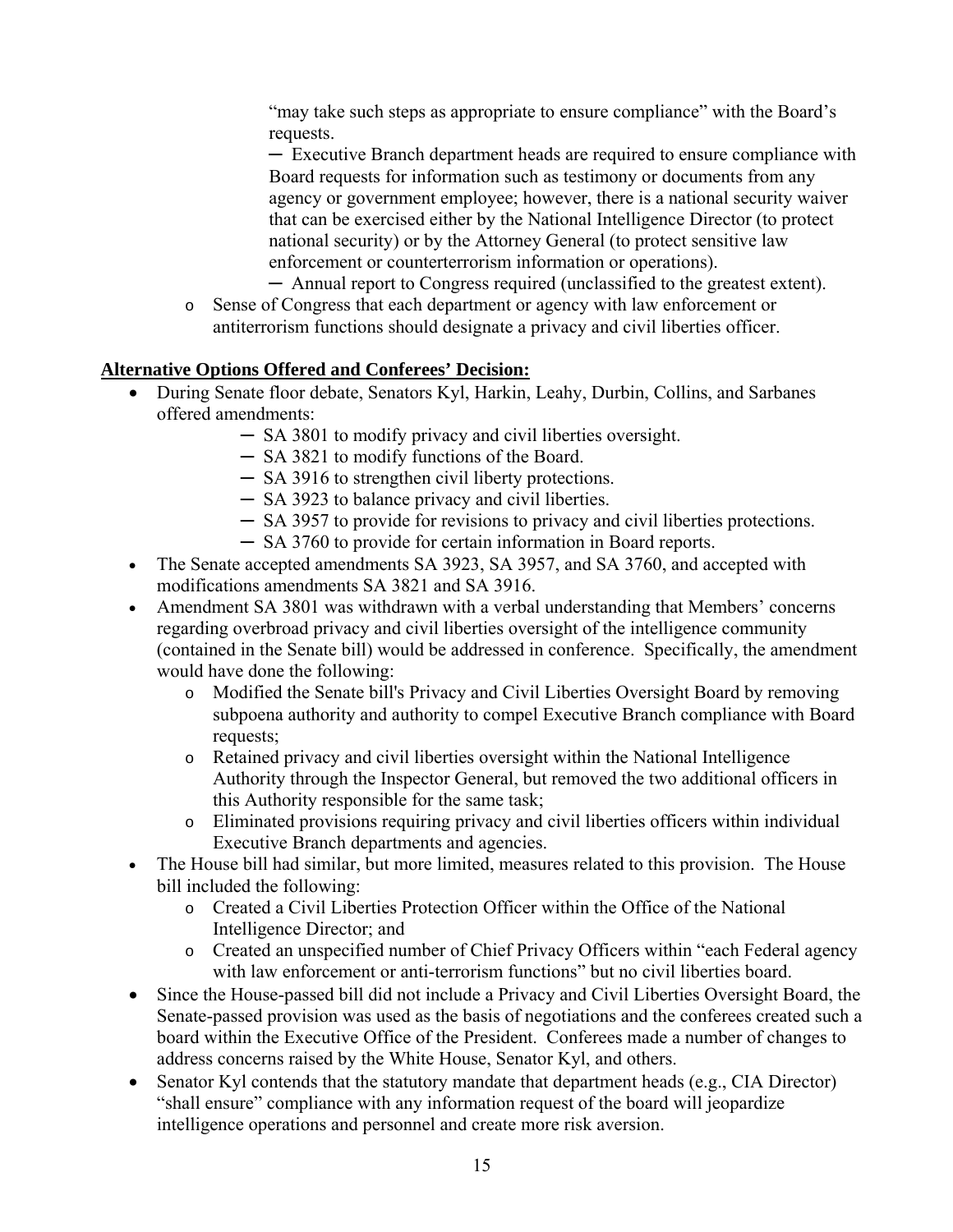- Conferees believe the modifications to the Senate-passed language ensure that the Board would be able to provide effective advice to the President and executive branch departments and agencies, and that the Board and its Members would be under the general supervision of the President in carrying out its responsibilities.
- In addition, the House-passed bill created an unspecified number of Chief Privacy Officers within "each Federal agency with law enforcement or anti-terrorism functions" and the Senate-passed bill required the designation of civil liberties and privacy officers within a limited number of departments. The conferees decided to replace the provisions in both the House and Senate bills with a Sense of the Congress that Federal agencies with law enforcement or anti-terrorism functions should designate an officer for these purposes. While the House agreed to strike its language establishing Chief Privacy Officers throughout government, similar language was included in Section 522 of the Conference Report on H.R. 4818, the Consolidated Appropriations Act, 2005.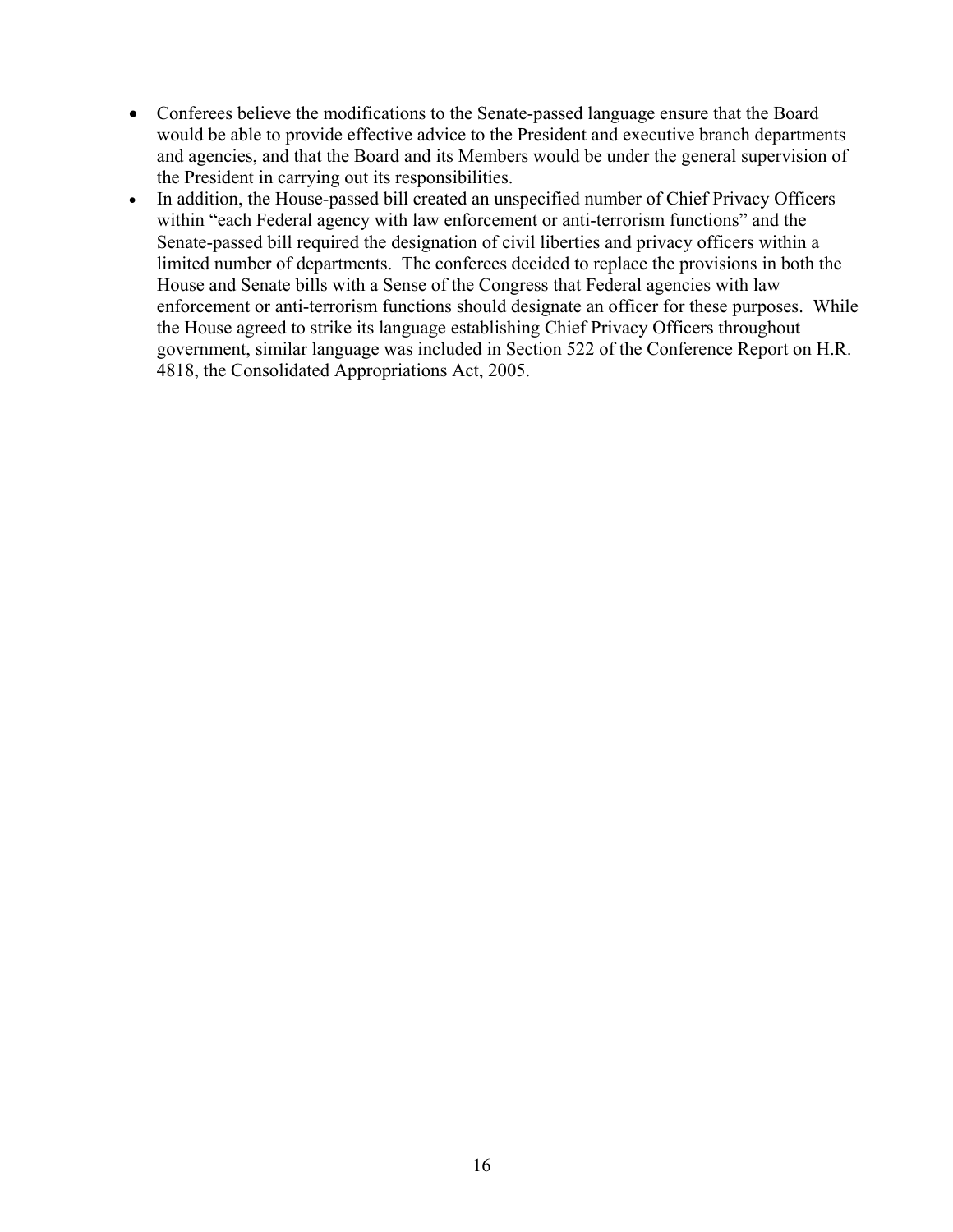# **9. Immigration Provisions Regarding Terrorist Travel within the U.S.**

## **S. 2845:**

• The Senate-passed bill generally does not contain any immigration-related recommendations made by the 9/11 Commission that focused on terrorist travel within the United States. One notable exception was a provision in the Senate bill that would require U.S. citizens, and citizens and nationals of Western Hemisphere countries for whom passport requirements had previously been waived, to carry a passport or other documentation deemed sufficiently secure when seeking to enter the United States.

#### **Conference Report Language:**

- The conference report language primarily modifies Title V of the Senate-passed bill. The Conference report includes:
	- o Increase in full-time border patrol agents by 2,000 in each of fiscal years 2006-2010;
	- o Increase of Immigration and Customs Enforcement agents by 800 in each of fiscal years 2006-2010;
	- o Increase in detention beds by 8,000 in each of fiscal years 2006-2010, with priority for the use of these beds to detain aliens charged with inadmissibility or deportability on security grounds;
	- o A requirement that the Government Accountability Office evaluate and report on the extent to which weaknesses in the U.S. asylum system could be exploited by terrorists;
	- o A provision making visa revocation a ground for placing an alien in removal proceedings;
	- o Increased criminal penalties for alien smuggling and harboring;
	- o A provision rendering deportable any alien who has received military training from or on behalf of an organization that, at the time of training, was a designated terrorist organization;
	- o A requirement that the Department of Homeland Security (DHS), in consultation with the Department of State, develop and implement a plan to require a passport or other document, or combination of documents, sufficient to denote citizenship and identity for all travel into the U.S. by U.S. citizens and nationals from Western Hemisphere countries, including Canada and Mexico, for whom such requirements have previously been waived. This plan must seek to expedite the travel of frequent travelers, including those who reside in border communities;
	- o A provision requiring DHS to promulgate minimum standards, subject to Congressional approval, for identification documents required of passengers seeking to board domestic commercial flights. If either House of Congress fails to approve these standards in accordance with the fast-track procedures set out in this section, then not later than one year after such rejection, default minimum identification standards will take effect. With the exception of children under 17 (or other age deemed appropriate by DHS), all passengers seeking to board domestic commercial flights will then be required to present:
		- 1. a valid, unexpired passport;
		- 2. domestically issued documents that the Secretary of DHS designates as secure for identification purposes;
		- 3. any document issued by the Attorney General or DHS under the authority of one of the immigration laws, or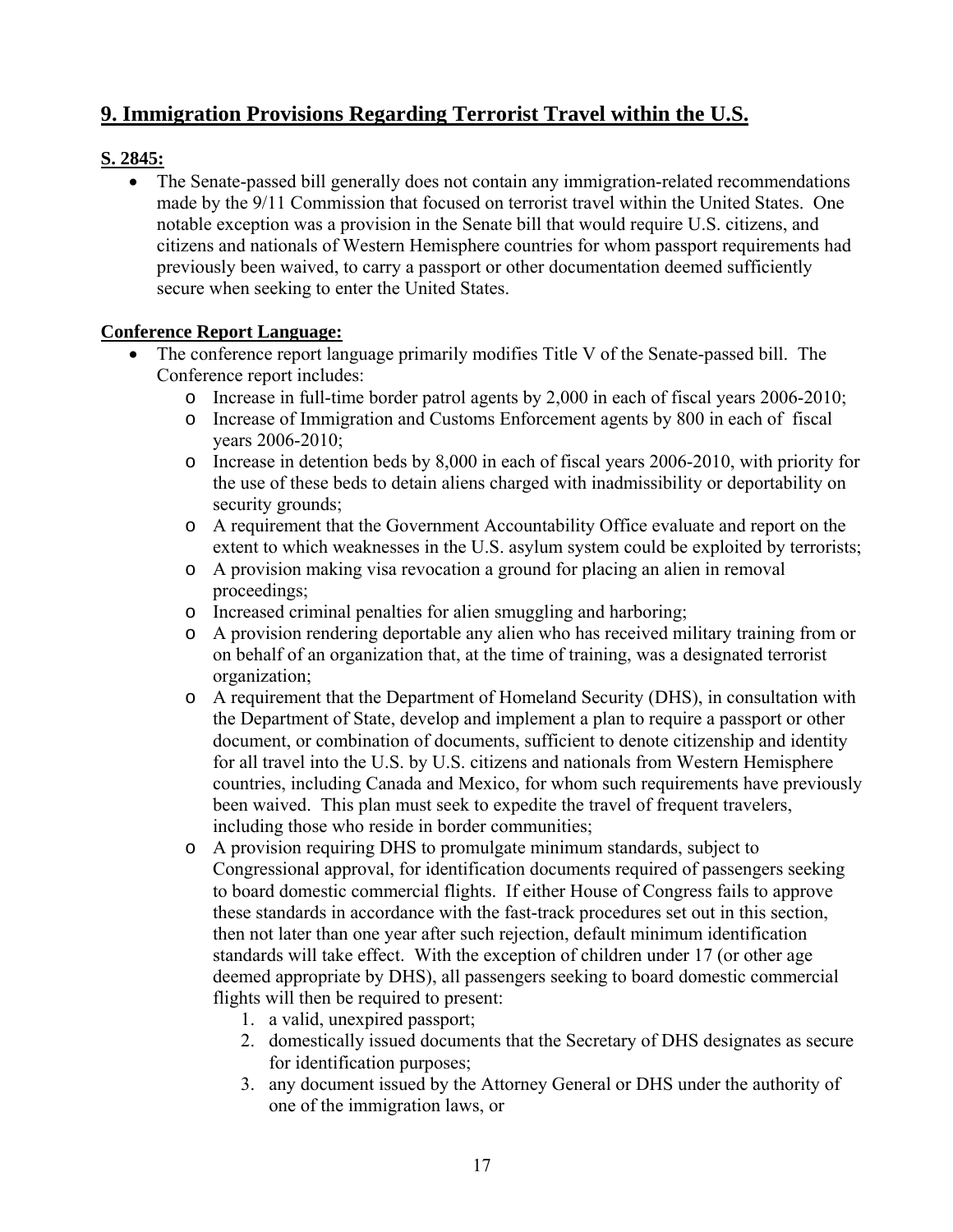4. A document issued by the country of nationality of any alien not required to possess a passport for admission to the U.S. that the Secretary of the Department of Homeland Security designates as reliable for this purpose.

This provision also requires DHS to make recommendations to Congress regarding categories of federal facilities deemed to be at risk for terrorist attack and requiring minimum identification standards to gain access, and to recommend appropriate minimum standards to gain such access;

- o Provisions that would render inadmissible and deportable aliens who have committed acts of torture, extrajudicial killing, and particularly severe violations of religious freedom abroad;
- o The Senate-passed provision (Kyl) requiring in-person consular interviews of most applicants for non-immigrant visas between the ages of 14 and 79, aimed at preventing aliens tied to terrorism from obtaining non-immigrant visas; and
- o The Senate-passed version of the driver's license provisions (McCain) with the incorporation from the House bill of the following minimum requirements of what the driver's license must contain:
	- 1. the person's full legal name;
	- 2. the person's date of birth;
	- 3. the person's gender;
	- 4. the person's driver's license or identification number;
	- 5. a digital photograph;
	- 6. the person's address of principal residence; and
	- 7. the person's signature.

*\*\*On December 6, Senators Collins and Lieberman accepted two additional changes to the driver's license section: first, a clarification that during the negotiated rulemaking process to develop driver's license standards in the bill, the participation of outside groups is not required and, second, a conference provision that would have provided a cause of action to those denied a driver's license was stricken from the final measure.*

- The House had many measures in Title III related to immigration reform. The conferees dropped or significantly altered the following provisions included in the House-passed bill:
	- o Alien Identification Standards. The conference report only applies the restrictions on the documents that passengers can use to prove identity when boarding airplanes. Conference report language also requires DHS to make recommendations for minimum ID required for access to at-risk federal facilities. The House-passed bill included additional documentary requirements. Among them was a requirement that would have provided that aliens in the U.S. only use a Department of Justice-issued or Department of Homeland Security-issued identification document or valid passport for the purposes of establishing identity in the U.S. As such, this provision would have prohibited federal officials from accepting the matricula consular identification cards as proof of identity. This conference agreement strikes this section.
	- o Expedited Removal of Illegal Aliens.
	- o Preventing Terrorist Aliens from Obtaining Asylum. The conference report eliminates this provision, replacing it with a study.
	- o Judicial Review of Orders of Removal of Criminal Aliens.
	- o Detention and Removal of Aliens Ordered Removed.
	- o Additional Removal Authority for Deportable Aliens.